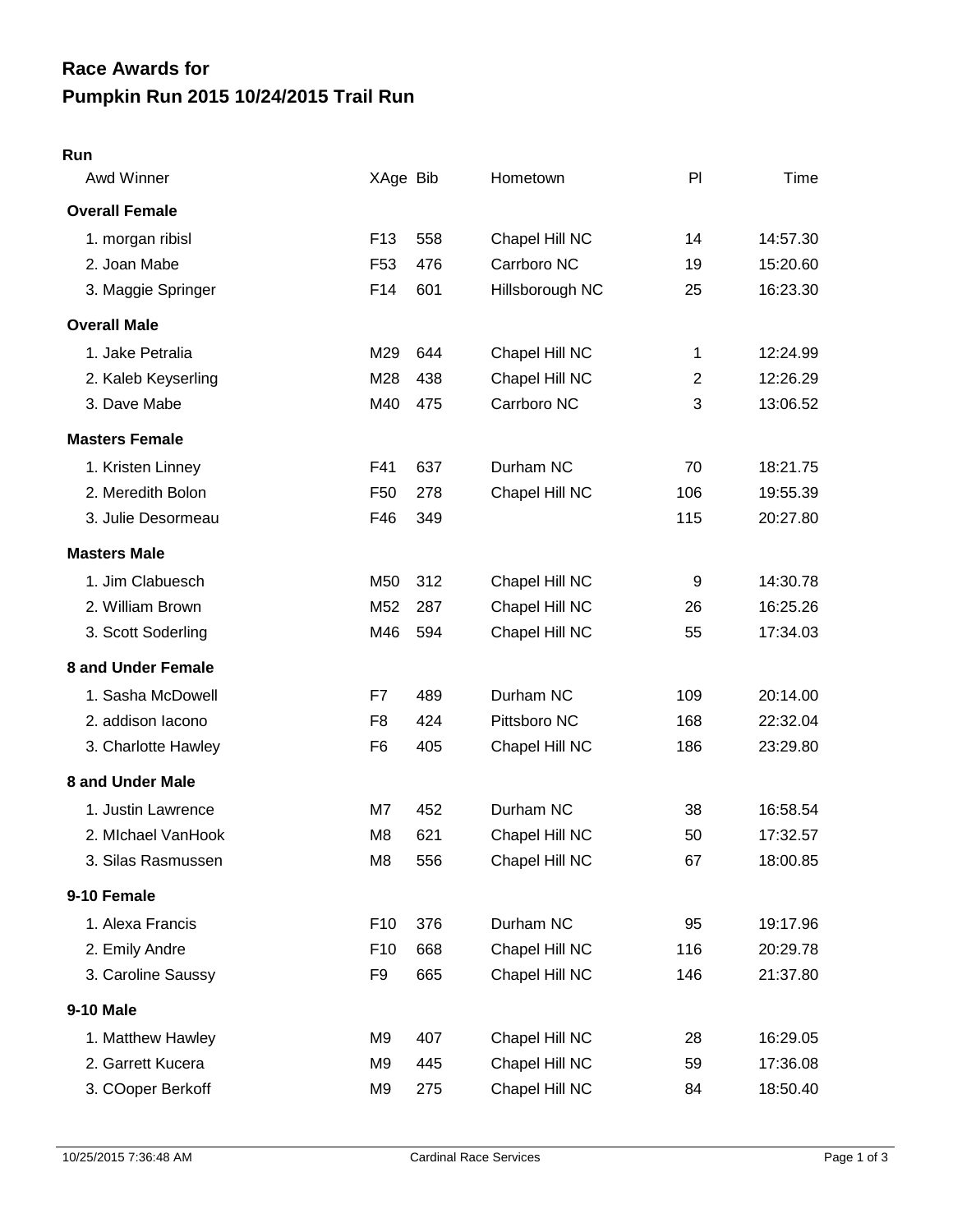## **11-12 Female**

| 1. emma lacono       | F11             | 426 | Pittsboro NC   | 65             | 17:54.95 |
|----------------------|-----------------|-----|----------------|----------------|----------|
| 2. Madeline Ramsden  | F <sub>12</sub> | 545 | Chapel Hill NC | 83             | 18:48.04 |
| 3. Emily Hickerson   | F <sub>12</sub> | 412 | Chapel Hill NC | 103            | 19:46.25 |
| <b>11-12 Male</b>    |                 |     |                |                |          |
| 1. Ben Hawley        | M12             | 404 | Chapel Hill NC | $\overline{7}$ | 14:05.27 |
| 2. Eden Foster       | M11             | 374 | Durham NC      | 27             | 16:28.29 |
| 3. Shaan Narayan     | M12             | 505 | Chapel Hill NC | 31             | 16:36.79 |
| 13-14 Female         |                 |     |                |                |          |
| 1. lizzie mabe       | F14             | 477 | Carrboro NC    | 34             | 16:43.65 |
| 2. Teresa Fiorito    | F <sub>13</sub> | 655 | Chapel Hill NC | 35             | 16:44.71 |
| 3. Raquel Ruiter     | F14             | 569 | Chapel Hill NC | 44             | 17:14.79 |
| <b>13-14 Male</b>    |                 |     |                |                |          |
| 1. Tyler Dunston     | M14             | 663 | Chapel Hill NC | 6              | 14:05.27 |
| 2. Jason Dadolf      | M14             | 334 | Chapel Hill NC | 12             | 14:47.29 |
| 3. Josh Egan         | M14             | 647 | Durham NC      | 13             | 14:52.40 |
| 15-19 Female         |                 |     |                |                |          |
| 1. Lena Cohen        | F <sub>15</sub> | 321 | Carrboro NC    | 32             | 16:38.27 |
| 2. Bryna Loranger    | F17             | 469 | Mebane NC      | 41             | 17:08.07 |
| 3. Natalie Hickerson | F <sub>15</sub> | 413 | Chapel Hill NC | 47             | 17:26.40 |
| 15-19 Male           |                 |     |                |                |          |
| 1. Jalen Drayton     | M17             | 660 |                | 4              | 13:52.21 |
| 2. Silas Buckner     | M15             | 291 | Chapel Hill NC | 5              | 13:53.67 |
| 3. Jon Piccillo      | M15             | 525 | Chapel Hill NC | 8              | 14:25.51 |
| 20-29 Female         |                 |     |                |                |          |
| 1. Maria Andrews     | F <sub>25</sub> | 267 | Durham NC      | 43             | 17:11.74 |
| 2. Jaslin Dais       | F <sub>27</sub> | 335 | Chapel Hill NC | 141            | 21:26.29 |
| 20-29 Male           |                 |     |                |                |          |
| 1. Justin Sperlazza  | M28             | 600 | Chapel Hill NC | 123            | 20:43.51 |
| 2. Kevin Atkinson    | M22             | 271 | Boone NC       | 130            | 21:07.02 |
| <b>30-39 Female</b>  |                 |     |                |                |          |
| 1. Nancy Bunn        | F32             | 645 | Carrboro NC    | 98             | 19:32.28 |
| 2. Leigh-ann Demas   | F38             | 346 | Chapel Hill NC | 118            | 20:30.28 |
| 30-39 Male           |                 |     |                |                |          |
| 1. Andrew Seidenberg | M32             | 579 | Carrboro NC    | 30             | 16:35.05 |
| 2. Todd Schelien     | M38             | 572 | Carrboro NC    | 68             | 18:08.53 |